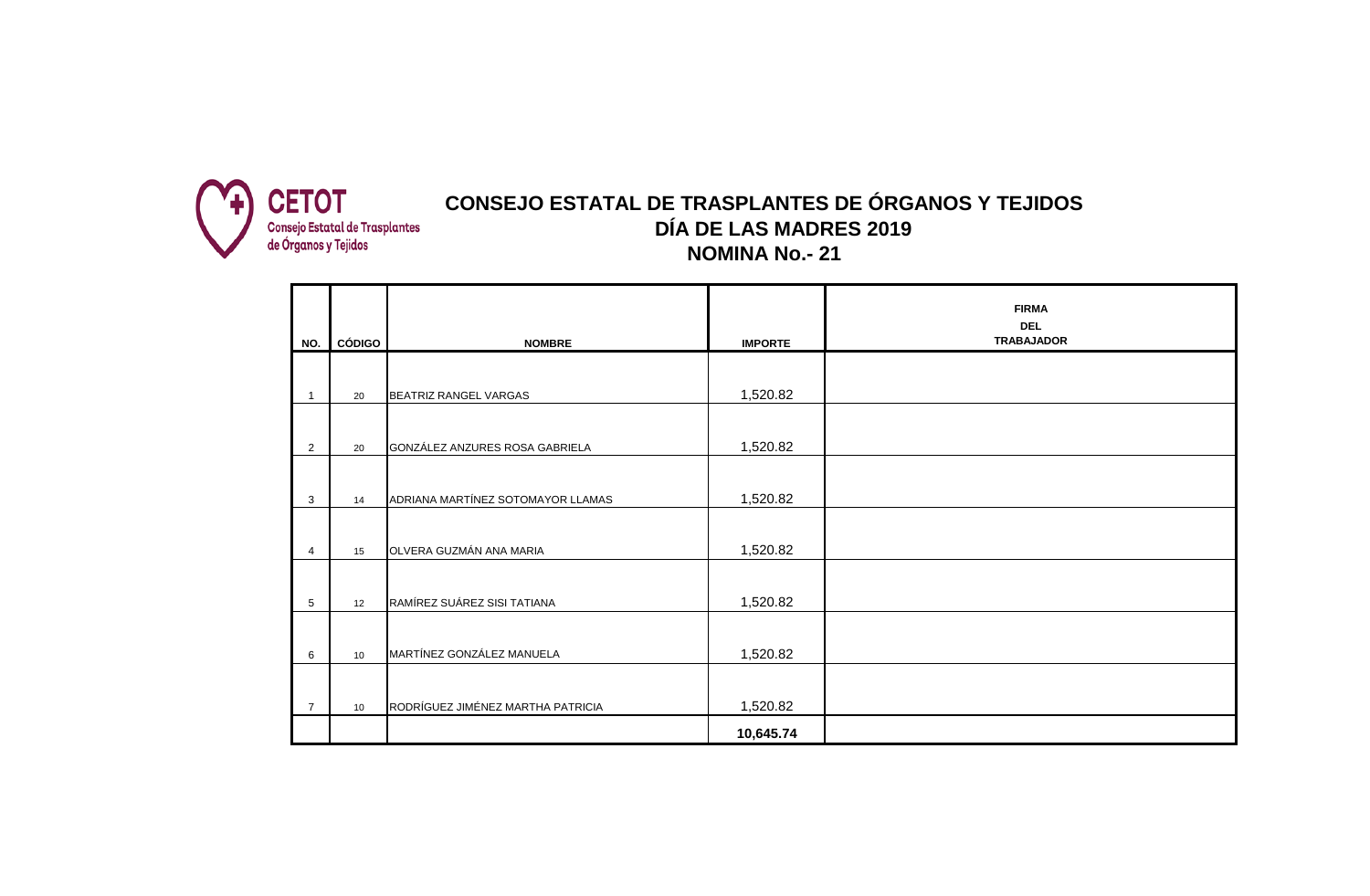

## **CONSEJO ESTATAL DE TRASPLANTES DE ÓRGANOS Y TEJIDOS NÓMINA DEL 01 AL 15 DE MAYO DEL 2019 QUINCENA 09/2019 NÓMINA .- 22**

**R.F.C. CET-990618-3UA**

|                      | PENSIONES DEL ESTADO |                    | DPE-540101-TS0                                 |  | <b>REGISTRO PATRONAL:</b> |               | C1675161388 |           |          |        |              |                          |                     |            |                           |                                                  |            |                   |
|----------------------|----------------------|--------------------|------------------------------------------------|--|---------------------------|---------------|-------------|-----------|----------|--------|--------------|--------------------------|---------------------|------------|---------------------------|--------------------------------------------------|------------|-------------------|
|                      |                      |                    |                                                |  |                           |               |             |           |          |        | PERCEPCIONES |                          |                     |            |                           | DEDUCCIÓN                                        |            |                   |
|                      | NO. NIVELES          |                    | NOMBRE                                         |  |                           | SUELDO DIARIO | SUELDO      | AYUDA     | AYUDA    | PREV   |              | AYUDA                    | TOTAL<br>PERCEPCIÓN | <b>ISR</b> |                           |                                                  | NETO A     | <b>FIRMA</b>      |
|                      | GOB ED               |                    |                                                |  | DÍAS DEL PERIODO          |               | QUINCENAL   | GTOS ACT. | CAPAC.   | SOC    | DESPENSA     | <b><i>FRANSPORTE</i></b> | DESPUES DE          |            |                           |                                                  | PAGAR      | DEL<br>TRABAJADOR |
|                      |                      | DEPARTAMENTO       |                                                |  |                           |               |             |           |          |        |              |                          | <b>ISR</b>          |            | 11.5% DE<br>ENSIONES TRAE | TRAS DEDUCCIONES<br>INEHERENTES AL<br>TRABAJADOR |            |                   |
|                      |                      |                    |                                                |  |                           |               |             |           |          |        |              |                          |                     |            |                           |                                                  |            |                   |
|                      |                      |                    |                                                |  |                           |               |             |           |          |        |              |                          |                     |            |                           |                                                  |            |                   |
|                      |                      |                    |                                                |  |                           |               |             |           |          |        |              |                          |                     |            |                           |                                                  |            |                   |
| $\blacktriangleleft$ | 24                   | SECRETARIA TÉCNICA | MONTEÓN RAMOS FRANCISCO JAVIER                 |  |                           | 1.372.91      | 20,593.65   | 413.03    | 111.90   | 53.72  | 900.00       | 637.50                   | 18,238.74           | 4.471.06   | 2.368.27                  |                                                  | 15,870.47  |                   |
|                      |                      |                    |                                                |  |                           |               |             |           |          |        |              |                          |                     |            |                           |                                                  |            |                   |
|                      |                      |                    |                                                |  |                           |               |             |           |          |        |              |                          |                     |            |                           |                                                  |            |                   |
| $\mathcal{P}$        | 20                   | ADMINISTRACIÓN     | BEATRIZ RANGEL VARGAS                          |  |                           | 918.37        | 13,775.55   | 413.03    | 111.90   | 53.72  | 735.00       | 521.00                   | 12,650.23           | 2,959.97   | 1,584.19                  |                                                  | 11,066.04  |                   |
|                      |                      |                    |                                                |  |                           |               |             |           |          |        |              |                          |                     |            |                           |                                                  |            |                   |
|                      |                      |                    |                                                |  |                           |               |             |           |          |        |              |                          |                     |            |                           |                                                  |            |                   |
|                      |                      |                    |                                                |  |                           |               |             |           |          |        |              |                          |                     |            |                           |                                                  |            |                   |
| 3                    | 20                   | REGISTRO           | ROBLES GUTIÉRREZ HÉCTOR MANUEL                 |  |                           | 918.37        | 13,775.55   | 413.03    | 111.90   | 53.72  | 735.00       | 521.00                   | 13,007.93           | 2,602.27   | 1,584.19                  | 5,332.00                                         | 6,091.74   |                   |
|                      |                      |                    |                                                |  |                           |               |             |           |          |        |              |                          |                     |            |                           |                                                  |            |                   |
|                      |                      |                    |                                                |  |                           |               |             |           |          |        |              |                          |                     |            |                           |                                                  |            |                   |
| $\overline{a}$       | 20                   | INVESTIGACIÓN      | GONZÁLEZ ANZURES ROSA GABRIELA                 |  |                           | 918.37        | 13,775.55   | 413.03    | 111.90   | 53.72  | 735.00       | 521.00                   | 12,650.23           | 2,959.97   | 1,584.19                  | 3,771.29                                         | 7,294.75   |                   |
|                      |                      |                    |                                                |  |                           |               |             |           |          |        |              |                          |                     |            |                           |                                                  |            |                   |
|                      |                      |                    |                                                |  |                           |               |             |           |          |        |              |                          |                     |            |                           |                                                  |            |                   |
|                      |                      |                    |                                                |  |                           |               |             |           |          |        |              |                          |                     |            |                           |                                                  |            |                   |
| 5                    | 18                   | UNECDOT            | MATA MARTINEZ CARLOS ALBERTO                   |  | $\Omega$                  | 675.39        | 10,130.85   | 413.03    | 111.90   | 53.72  | 832.00       | 559.50                   | 10,309.33           | 1,791.67   | 1,165.05                  | 2,247.00                                         | 6,897.28   |                   |
|                      |                      |                    |                                                |  |                           |               |             |           |          |        |              |                          |                     |            |                           |                                                  |            |                   |
|                      |                      |                    |                                                |  |                           |               |             |           |          |        |              |                          |                     |            |                           |                                                  |            |                   |
|                      | 14                   |                    |                                                |  |                           | 474.47        |             |           |          |        |              |                          |                     |            |                           |                                                  |            |                   |
| 6                    |                      | INVESTIGACIÓN      | MARTÍNEZ SOTOMAYOR LLAMAS ADRIANA              |  |                           |               | 7,117.05    | 413.03    | 111.90   | 53.72  | 623.50       | 389.50                   | 7,330.45            | 1,378.24   | 818.46                    |                                                  | 6,511.99   |                   |
|                      |                      |                    |                                                |  |                           |               |             |           |          |        |              |                          |                     |            |                           |                                                  |            |                   |
|                      |                      |                    |                                                |  |                           |               |             |           |          |        |              |                          |                     |            |                           |                                                  |            |                   |
| $\overline{7}$       | 15 <sub>15</sub>     | ADMINISTRACIÓN     | OLVERA GUZMÁN ANA MARÍA                        |  |                           | 503.74        | 7,556.10    | 413.03    | 111.90   | 53.72  | 562.50       | 375.00                   | 7,616.11            | 1,456.14   | 868.95                    |                                                  | 6,747.16   |                   |
|                      |                      |                    |                                                |  |                           |               |             |           |          |        |              |                          |                     |            |                           |                                                  |            |                   |
|                      |                      |                    |                                                |  |                           |               |             |           |          |        |              |                          |                     |            |                           |                                                  |            |                   |
|                      |                      |                    |                                                |  |                           |               |             |           |          |        |              |                          |                     |            |                           |                                                  |            |                   |
| 8                    | 15                   | SECRETARIA TÉCNICA | PRESCIADO TORRES RICARDO                       |  | 15                        | 503.74        | 7,556.1     | 413.03    | 111.90   | 53.72  | 562.50       | 375.00                   | 7,940.96            | 1,131.29   | 868.95                    |                                                  | 7,072.0    |                   |
|                      |                      |                    |                                                |  |                           |               |             |           |          |        |              |                          |                     |            |                           |                                                  |            |                   |
|                      |                      |                    |                                                |  |                           |               |             |           |          |        |              |                          |                     |            |                           |                                                  |            |                   |
| $\mathbf{a}$         | 15                   | INVESTIGACIÓN      | TAPIA ALCALA JOSÉ EDUARDO                      |  |                           | 503.74        | 7.556.1     | 413.03    | 111.90   | 53.72  | 562.50       | 375.00                   | 7.940.96            | 1,131.29   | 868.95                    |                                                  | 7,072.0    |                   |
|                      |                      |                    |                                                |  |                           |               |             |           |          |        |              |                          |                     |            |                           |                                                  |            |                   |
|                      |                      |                    |                                                |  |                           |               |             |           |          |        |              |                          |                     |            |                           |                                                  |            |                   |
|                      |                      |                    |                                                |  |                           |               |             |           |          |        |              |                          |                     |            |                           |                                                  |            |                   |
| 10                   | 12                   |                    | SECRETARIA TÉCNICA RAMÍREZ SUÁREZ SISI TATIANA |  |                           | 432.80        | 6,492.06    | 413.03    | 111.90   | 53.72  | 509.00       | 316.00                   | 6,822.38            | 1,073.33   | 746.59                    | 3,114.56                                         | 2,961.23   |                   |
|                      |                      |                    |                                                |  |                           |               |             |           |          |        |              |                          |                     |            |                           |                                                  |            |                   |
|                      |                      |                    |                                                |  |                           |               |             |           |          |        |              |                          |                     |            |                           |                                                  |            |                   |
| 11                   | 10 <sub>10</sub>     |                    | DIFUSIÓN Y FOMENTO REYNOSO MERCADO YAMEL HAIDE |  |                           | 385.83        | 5,787.45    | 413.03    | 111.90   | 53.72  | 480.69       | 299.56                   | 6,543.60            | 602.75     | 665.56                    | 965.00                                           | 4,913.04   |                   |
|                      |                      |                    |                                                |  |                           |               |             |           |          |        |              |                          |                     |            |                           |                                                  |            |                   |
|                      |                      |                    |                                                |  |                           |               |             |           |          |        |              |                          |                     |            |                           |                                                  |            |                   |
|                      |                      |                    |                                                |  |                           |               |             |           |          |        |              |                          |                     |            |                           |                                                  |            |                   |
| 12                   | 10 <sup>°</sup>      | SECRETARIA TÉCNICA | MARTÍNEZ GONZÁLEZ MANUELA                      |  |                           | 385.83        | 5,787.45    | 413.03    | 111.90   | 53.72  | 480.69       | 299.56                   | 6,223.52            | 922.83     | 665.56                    |                                                  | 5,557.96   |                   |
|                      |                      |                    |                                                |  |                           |               |             |           |          |        |              |                          |                     |            |                           |                                                  |            |                   |
|                      |                      |                    |                                                |  |                           |               |             |           |          |        |              |                          |                     |            |                           |                                                  |            |                   |
| 13                   |                      | ADMINISTRACIÓN     | JUÁREZ ÁVILA LUÍS ENRIQUE                      |  | $\Omega$<br>15            | 342.82        | 5,142.30    | 413.03    | 111.90   | 53.72  | 421.19       | 291.68                   | 5,946.68            | 487.14     | 591.36                    | 623.00                                           | 4,732.32   |                   |
|                      |                      |                    |                                                |  |                           |               |             |           |          |        |              |                          |                     |            |                           |                                                  |            |                   |
|                      |                      |                    |                                                |  |                           |               |             |           |          |        |              |                          |                     |            |                           |                                                  |            |                   |
|                      |                      |                    |                                                |  |                           |               |             |           |          |        |              |                          |                     |            |                           |                                                  |            |                   |
| 14                   |                      | ADMINISTRACIÓN     | ALONZO ALONZO ARMANDO                          |  |                           | 342.82        | 5,142.30    | 413.03    | 111.90   | 53.72  | 421.19       | 291.68                   | 5,946.68            | 487.14     | 591.36                    | 1,634.00                                         | 3,721.3    |                   |
|                      |                      |                    |                                                |  |                           |               |             |           |          |        |              |                          |                     |            |                           |                                                  |            |                   |
|                      |                      |                    |                                                |  |                           |               |             |           |          |        |              |                          |                     |            |                           |                                                  |            |                   |
| 15                   | 11                   | <b>JURÍDICO</b>    | GONZÁLEZ ANZURES GUADALUPE DEL PILAR           |  |                           | 417.53        | 6,262.95    | 413.03    | 111.90   | 53.72  | 480.69       | 299.57                   | 6,922.30            | 699.55     | 720.24                    | 2,088.00                                         | 4,114.06   |                   |
|                      |                      |                    |                                                |  |                           |               |             |           |          |        |              |                          |                     |            |                           |                                                  |            |                   |
|                      |                      |                    |                                                |  |                           |               |             |           |          |        |              |                          |                     |            |                           |                                                  |            |                   |
|                      |                      |                    |                                                |  |                           |               |             |           |          |        |              |                          |                     |            |                           |                                                  |            |                   |
| 16                   | 16                   | REGISTRO           | PEREZ MARTÍNEZ DIEGO NORBERTO                  |  | $\Omega$<br>15            | 573.71        | 8,605.65    | 413.03    | 111.90   | 53.72  | 732.50       | 493.50                   | 8,992.81            | 1,417.49   | 989.65                    | 2,869.00                                         | 5,134.16   |                   |
|                      |                      |                    |                                                |  |                           |               |             |           |          |        |              |                          |                     |            |                           |                                                  |            |                   |
|                      |                      |                    |                                                |  |                           |               |             |           |          |        |              |                          |                     |            |                           |                                                  |            |                   |
| 17                   | 44                   | REGISTRO           |                                                |  |                           |               |             |           |          |        |              |                          |                     | 699.55     |                           |                                                  |            |                   |
|                      |                      |                    | MARTÍNEZ OCEGUERA YAIR ALONSO                  |  |                           | 417.53        | 6,262.95    | 413.03    | 111.90   | 53.72  | 480.69       | 299.56                   | 6,922.30            |            | 720.24                    |                                                  | 6,202.06   |                   |
|                      |                      |                    |                                                |  |                           |               |             |           |          |        |              |                          |                     |            |                           |                                                  |            |                   |
|                      |                      |                    |                                                |  |                           |               |             |           |          |        |              |                          |                     |            |                           |                                                  |            |                   |
| 18                   | 10                   | ADMINISTRACIÓN     | RODRÍGUEZ JIMÉNEZ MARTHA PATRICIA              |  | $\mathbf{0}$<br>15        | 385.83        | 5,787.45    | 413.03    | 111.90   | 53.72  | 480.69       | 299.56                   | 6,223.51            | 922.83     | 665.56                    | 2,937.48                                         | 2.620.48   |                   |
|                      |                      |                    | <b>TOTAL QUINCENAL</b>                         |  |                           |               | 157,107.06  | 7.434.54  | 2.014.20 | 966.96 | 10.735.33    | 7.165.17                 | 158,228,72          | 27.194.49  | 18.067.32                 | 25.581.33                                        | 114,580.07 |                   |